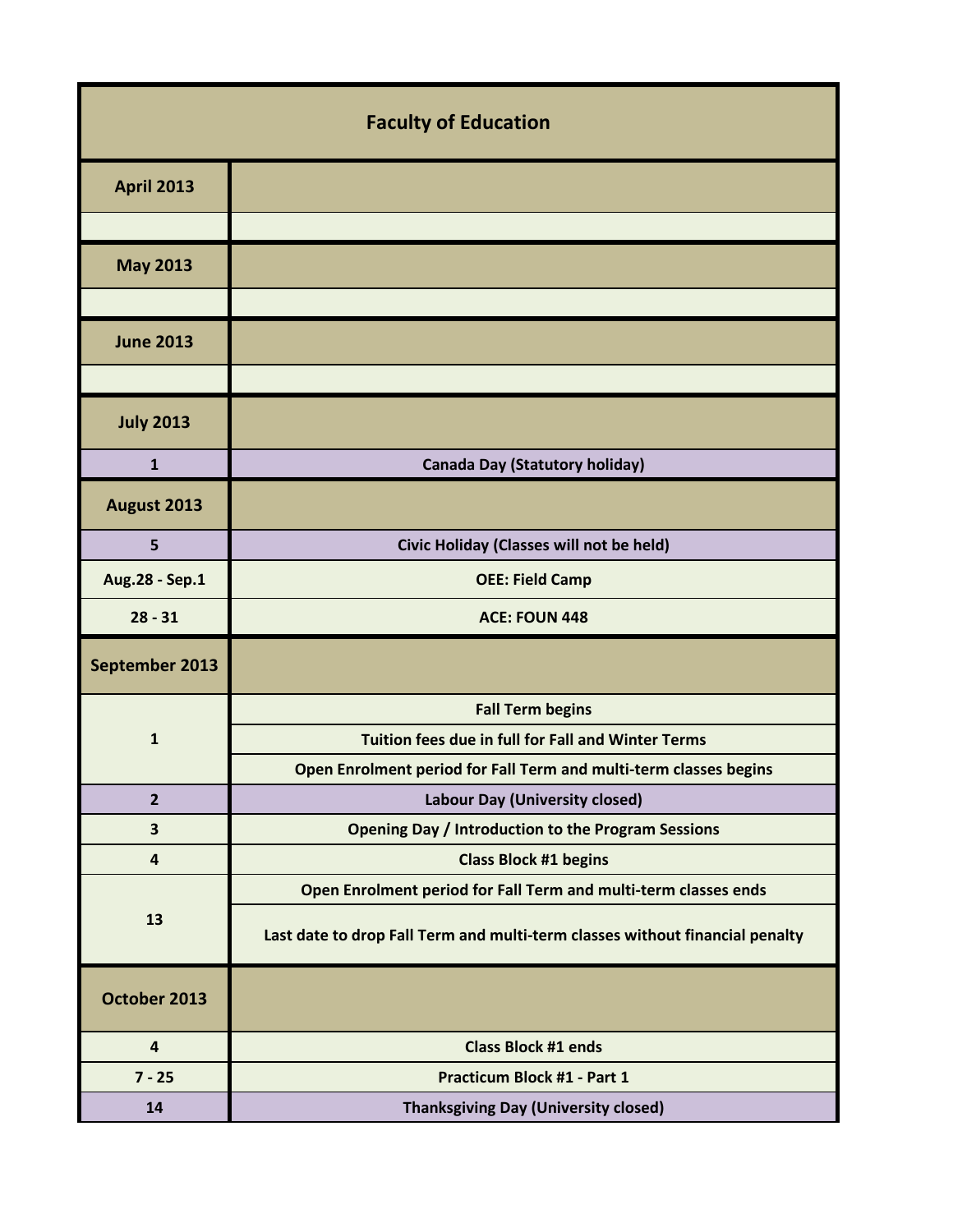| 16                   | <b>University Day (Classes not cancelled)</b>                   |
|----------------------|-----------------------------------------------------------------|
| 28                   | <b>Class Block #2 begins</b>                                    |
| <b>November 2013</b> |                                                                 |
| <b>TBD</b>           | <b>Fall Convocation</b>                                         |
| <b>TBD</b>           | First date to Apply to Graduate in Spring 2014                  |
| 11                   | <b>Remembrance Day</b>                                          |
| 29                   | <b>Class Block #2 ends</b>                                      |
| December 2013        |                                                                 |
| $2 - 20$             | <b>Practicum Block #1 - Part 2</b>                              |
| 6                    | <b>Commemoration Day (academics cancelled)</b>                  |
| 31                   | <b>Fall Term ends</b>                                           |
| January 2014         |                                                                 |
| $\mathbf{1}$         | <b>New Year's Day (Statutory holiday)</b>                       |
| $\mathbf{1}$         | <b>Winter Term begins</b>                                       |
|                      | Open Enrolment period for Winter Term classes begins            |
| $\overline{2}$       | <b>Class Block #3 begins</b>                                    |
| 10                   | Open Enrolment period for Winter Term classes ends              |
|                      | Last date to drop Winter Term classes without financial penalty |
| <b>February 2014</b> |                                                                 |
| $\overline{7}$       | <b>Class Block #3 ends</b>                                      |
| 10                   | <b>Practicum Block #2 begins</b>                                |
| 17                   | Family Day (classes will not be held)                           |
| <b>March 2014</b>    |                                                                 |
| $\overline{7}$       | <b>Practicum Block #2 ends</b>                                  |
| $10 - 14$            | <b>March Break</b>                                              |
| 17                   | <b>Alternative Practicum begins</b>                             |
| <b>April 2014</b>    |                                                                 |